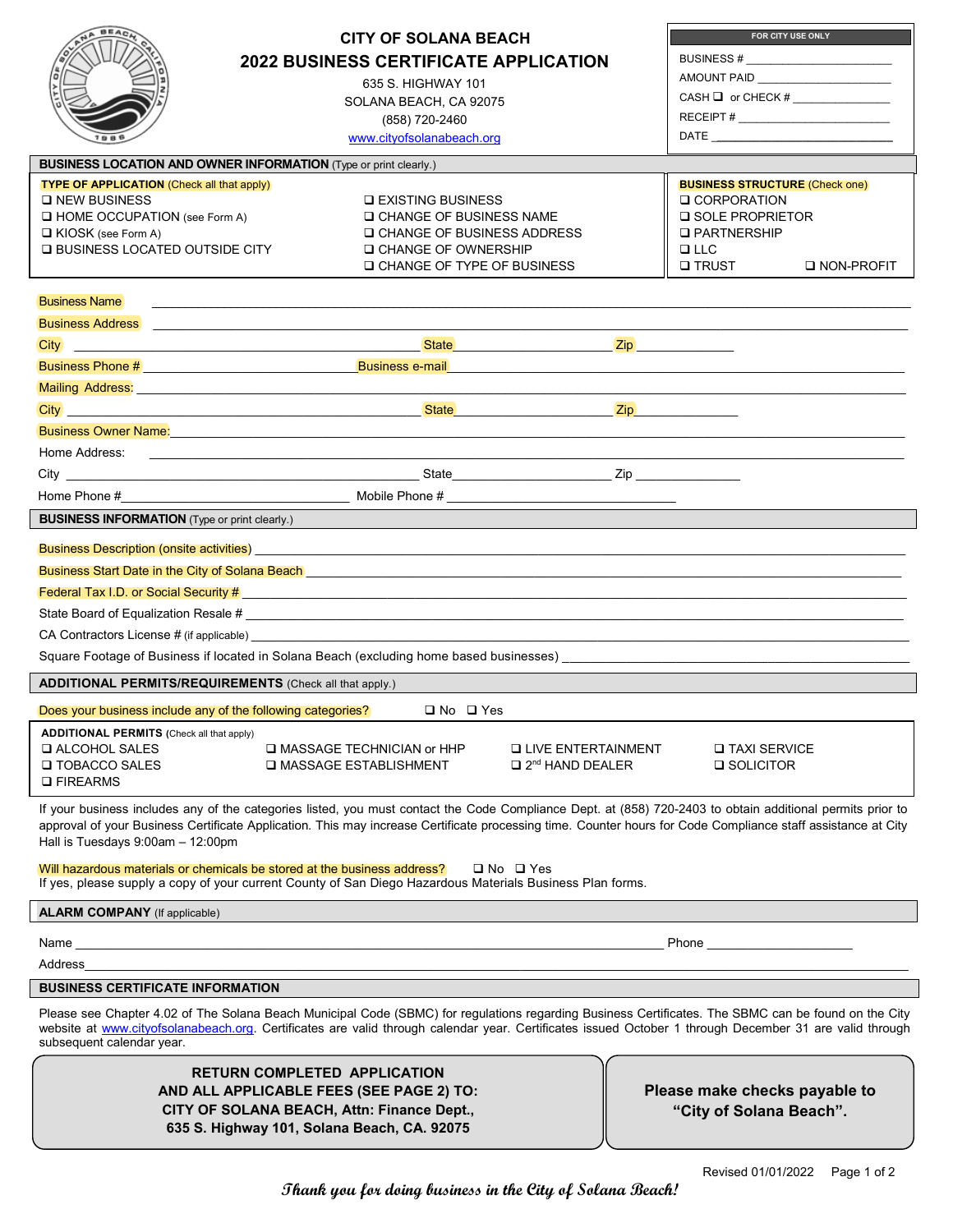

# **CITY OF SOLANA BEACH BUSINESS CERTIFICATE APPLICATION**

**FOR CITY USE ONLY**

BUSINESS #

# **2022 BUSINESS CERTIFICATE APPLICATION FEE RATES** Please check applicable box below. If Business is located within Solana Beach (excluding home occupations), specify square footage of business.  **Business Category: Business located outside city: Located within Solana Beach: 0 – 1,000 Square Feet Please specify square footage. \$347.00**\* **\$451.00\* Home Occupation: \$520.00\* \$1,076.00\* Located within Solana Beach: 1,001 – 3,500 Square Feet Please specify square footage. Located within Solana Beach: 3,501 – 10,000 Square Feet Please specify square footage. Located within Solana Beach: 10,001 Square Feet and above Please specify square footage. 2022 Application Fee: \$110.00 \$110.00**

\* Additional Fire Inspection fees may be required depending on occupancy type and shall be billed separately.

## **Application Fee includes SB 1186 Fee.**

Senate Bill (SB) 1186 (Chapter 383, Statutes of 2012) created Government Code Section 4467. This statute was recently amended by Assembly Bill 1379 (Chapter 667, Statutes 2017). Among other things, this statute requires: January 1, 2018 through December 31, 2023, a four-dollar (\$4) additional fee is to be paid by any applicant for a local business license, permit or similar instrument when it is issued or renewed.

The issuance of a business certificate shall not be deemed as evidence that a person, association, organization, institution, firm or corporation operating a business in the City is in fact in compliance with all ordinance, rules or regulations of the City or that they have applied for, or have been issued all permits or licenses which otherwise may be required. Contact the Community Development Department at 858-720-2440 for information on zoning use restrictions, planning permits, and building permits which may be applicable and also required prior to operation of the business.

I declare, under penalty of perjury, that the above is true and correct to the best of my knowledge. I understand that statement of business square footage may be subject to verification. I certify that I will operate my business in accordance with all applicable Federal, State and Local laws and regulations. I understand that any false statements made above or attached are grounds for denial or revocation of the Business Certificate and are in violation of the Solana Beach Municipal Code. I further understand that additional regulations and fees may apply to my business or location.

**Owner/Authorized Agent Signature: We are all that the state of the state:** The state of the state: